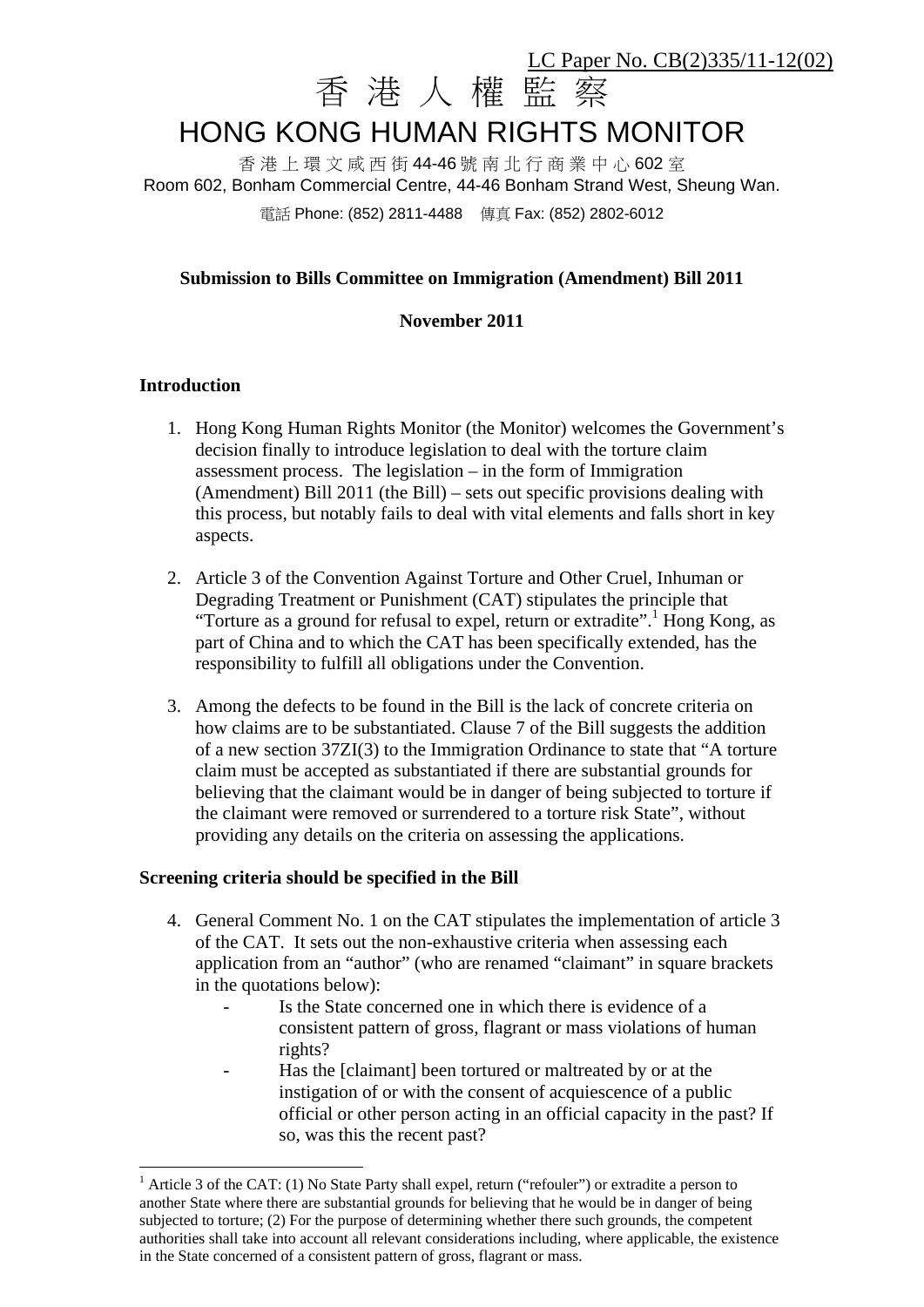- Is there medical or other independent evidence to support a claim by the [claimant] that he/she has been tortured or maltreated in the past? Has the torture had after-effects?
- Has the situation of consistent pattern of gross, flagrant or mass violations of human rights changed? Has the internal situation in respect of human rights altered?
- Has the [claimant] engaged in political or other activity within or outside the State concerned which would appear to make him/her particularly vulnerable to the risk of being placed in danger of torture were he/she to be expelled, returned or extradited to the State in question?
- Is there any evidence as to the credibility of the [claimant]?
- Are there factual inconsistencies in the claim of the [claimant]? If so, are they relevant?
- 5. The Monitor opines that the criteria above are important for the Immigration Officers and members of the Torture Claims Appeal Board to make decisions on the applications. This non-exhaustive list of criteria should be included in the Bill.

# **Right to appeal for all claimants**

- 6. Another problem with the present Bill is in clause 7 where it is proposed to add a new section 37ZI(3) to specify that a decision of the Director not allowing a withdrawn claim to be reopened or, alternatively, not allowing a subsequent claim to be made, is to be final. Applicants cannot appeal to the Torture Claims Appeal Board or lodge a statutory objection under the Immigration Ordinance.
- 7. The Monitor opines that this requirement is unnecessary and questionable, It may well lead to a multiplicity of judicial reviews against such decisions on the ground of fairness. It is at least doubtful that such provision sufficiently reflects and satisfies the *non-refoulement* obligation under the Convention and probably the CFA's requirement of "high standards of fairness".
- 8. It is easy to envisage a situation where a change of circumstances in the home country may render such a decision to "close" a case inappropriate. The Monitor respectfully reminds the Administration that the test is whether there is a risk of refoulement to torture is to be determined at the time *when the removal or deportation is to take place*, rather than whether in the past torture has occurred, although the latter of course is relevant. The overriding principle must be to secure against return to torture, irrespective of whether a claimant has not complied with time limits artificially imposed by statute.

#### **Visa regime and the opportunity to work on compassionate grounds**

- 9. One of the requirements for claiming non-refoulement protection set out in the proposed section 37W(1) is that a claimant has to be "subject or liable to removal". That is, all persons lawfully staying in Hong Kong would not have the legal right to apply for protection until they have overstayed and subject to a removal order. This would unnecessarily extend the stay in Hong Kong of those who intend to make non-refoulement protection claims.
- 10. Persons who have already suffered torture or would face torture if sent back to his home country are under tremendous emotional stress. It would be more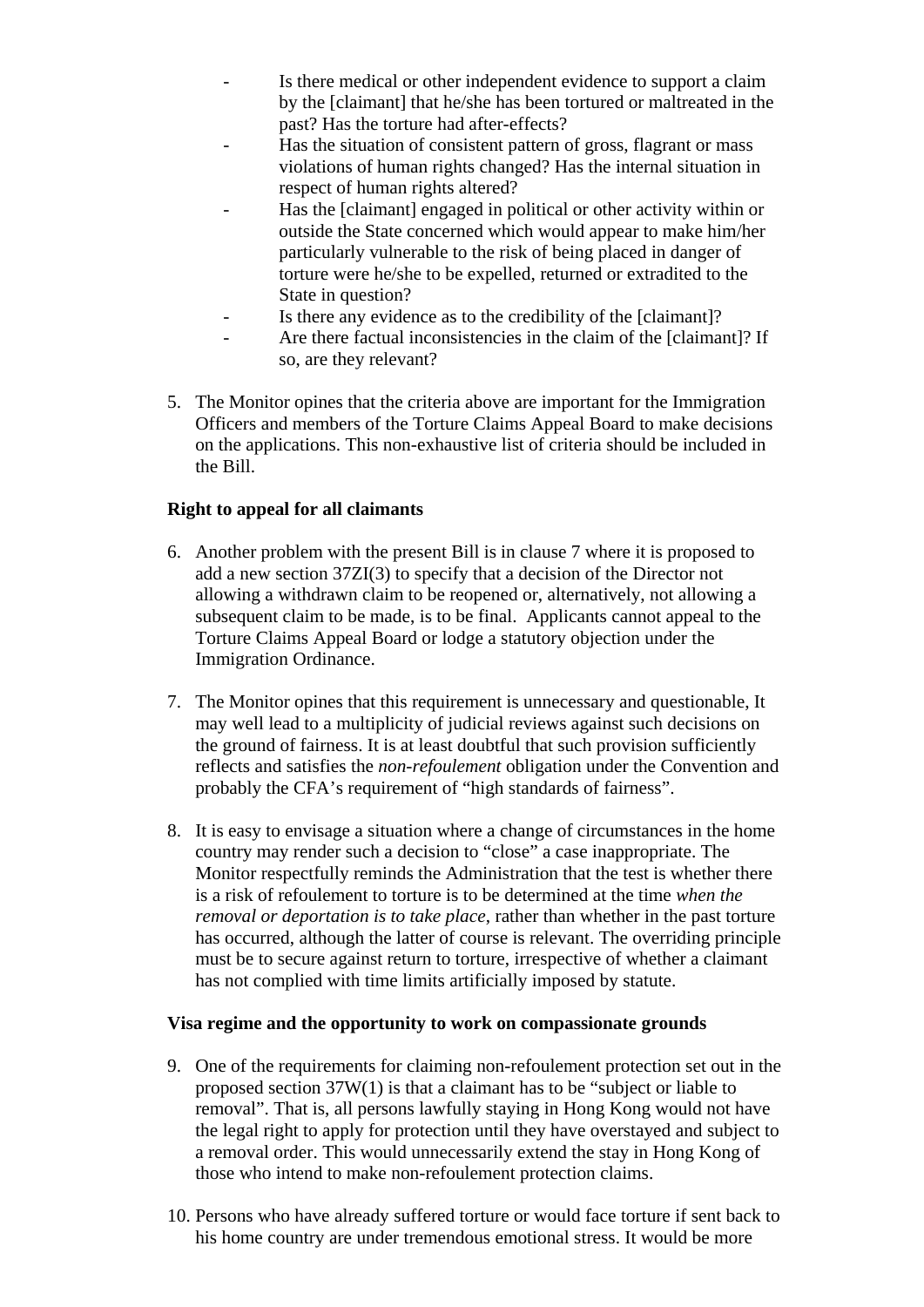humane and reasonable to give such persons some sorts of proper immigration statuses rather than forcing and leaving them to become overstayers.

- 11. The Government should put in place a proper visa regime so that CAT claimants can be given a proper visa status during their stay in Hong Kong in pursuing their application. The visa regime would at least enable the Government, in deserving cases, exercise the discretion to issue visas to claimants on compassionate grounds, say on the recommendation of medical doctors.
- 12. The Monitor opines that if the decision on the claim is delayed and if the claimant is not responsible for such delay, a claimant, especially those who are proven to be destitute, should be allowed to work to maintain his/her basic living in Hong Kong.
- 13. Claimants are routinely released on recognizance pending a decision on the respective claims. There is no mechanism under the Immigration Ordinance to guarantee that torture claimants are granted the same rights with regard to wage-earning employment as those of nationals. The Monitor opines that a specialized visa system should be explored to guarantee their basic rights, in accord with international standards and guidelines promulgated elsewhere, such as those by the European Union.
- 14. The European Directive 2003/9/EC of January 2003 lays down the minimum standards for the reception of asylum seekers, which could provide a useful reference and benchmark for Hong Kong. Article 6 regarding documentation states that:

"1. Member States shall ensure that, within three days after an application is lodged with the competent authority, the applicant is provided with a document issued in his or her own name certifying his or her status as an asylum seeker or testifying that he or she is allowed to stay in the territory of the Member State while his or her application is pending or being examined. If the holder is not free to move within all or a part of the territory of the Member State the document shall also certify this fact.

2. Member States may exclude application of this Article when the asylum seeker is in detention and during the examination of an application for asylum made at the border or within the context of a procedure to decide on the right of the applicant legally to enter the territory of a Member State. In specific cases, during the examination of an application for asylum, Member States may provide applicants with other evidence equivalent to the document referred to in paragraph 1.

3. The document referred to in paragraph 1 need not certify the identity of the asylum seeker.

4. Member States shall adopt the necessary measures to provide asylum seekers with the document referred to in paragraph 1, which must be valid for as long as they are authorized to remain in the territory of the Member State concerned or at the border thereof. 5. Member States may provide asylum seekers with a travel document when serious humanitarian reasons arise that require their presence in another State."

15. Article 11 regarding employment of the above European Directive states that: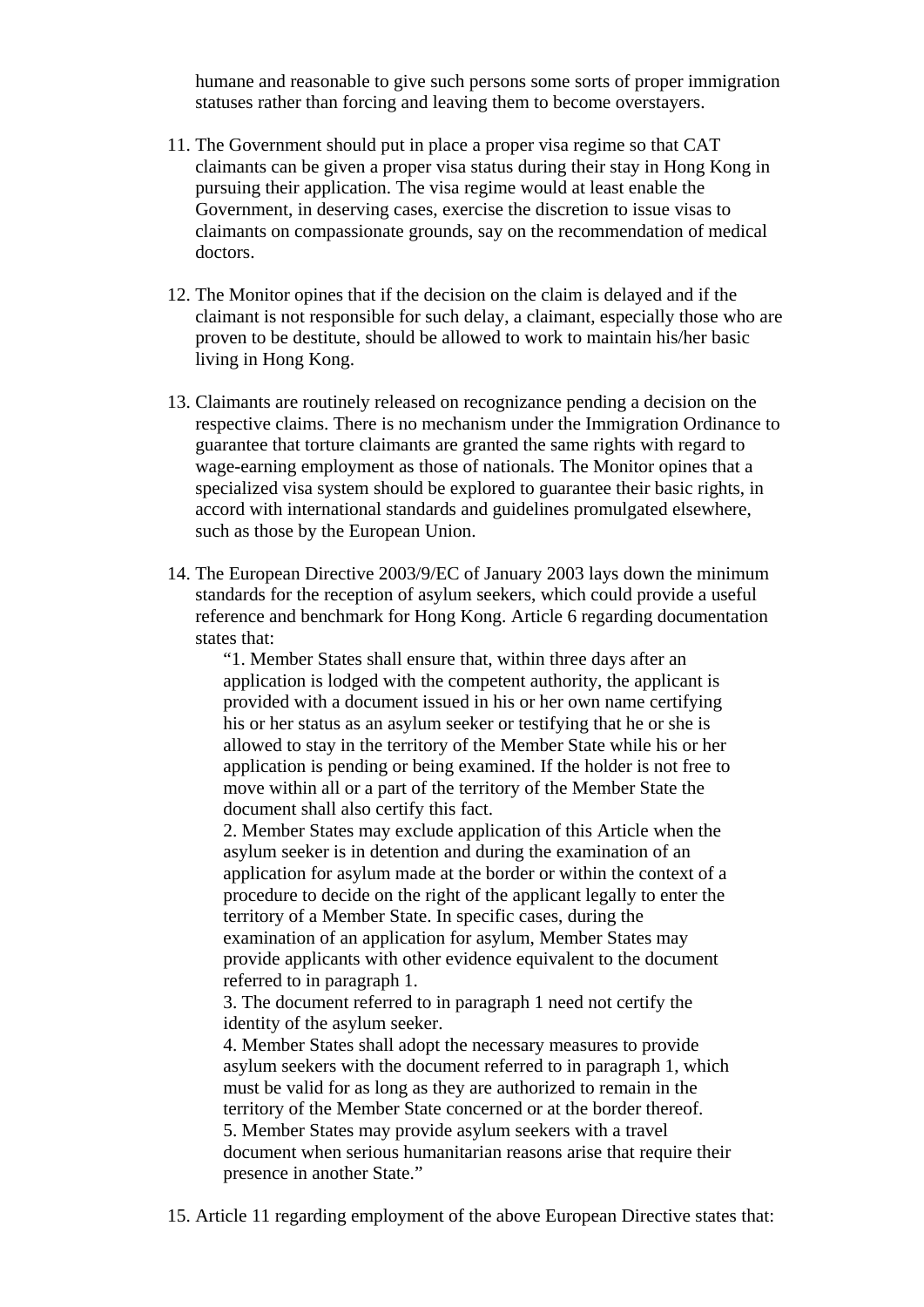"1. Member States shall determine a period of time, starting from the date on which an application for asylum was lodged, during which an applicant shall not have access to the labour market.

2. If a decision at first instance has not been taken within one year of the presentation of an application for asylum and this delay cannot be attributed to the applicant, Member States shall decide the conditions for granting access to the labour market for the applicant. 3. Access to the labour market shall not be withdrawn during appeals procedures, where an appeal against a negative decision in a regular procedure has suspensive effect, until such time as a negative decision on the appeal is notified.

4. For reasons of labour market policies, Member States may give priority to EU citizens and nationals of States parties to the Agreement on the European Economic Area and also to legally resident third-country nationals."

- 16. In a proposal to recast the above Directive further, it is suggested that asylum seekers should be ensured access to the labour market no later than 6 months following the date when the application for international protection was lodged.<sup>2</sup> The Monitor opines that these principles can be extended to torture claimants.
- 17. In the UK, each asylum seeker arriving in Britain is given an application registration card issued by the Home Office to show that the card holder has applied for refugee status, and confirming his/her right to stay while his/her case is being considered.<sup>3</sup> Before July 2002 asylum seekers in the UK who had been waiting for more than six months for an initial decision from the Home Office were allowed to apply for permission to work. However, this employment concession was removed in July 2002, because the British Government stated that most of the asylum seekers would receive decisions within six months, and to protect the asylum process from abuse by ensuring that it was not open to those who only wanted to come to work.<sup>4</sup>
- 18. The UK then allowed asylum seekers to apply for permission to work if they had not received an initial decision on their asylum claim from the Home Office after 12 months in February 2005, which is 6 months longer than the period proposed by the European Directive. In general, the Home Office will grant permission to work if the main applicant is not responsible for the delay in making the decision.<sup>5</sup> Canada also has a rather liberal policy in dealing with refugees' need to work. Refugees may be able to apply for employment authorization to work while they are waiting for a decision on their claims. Usually, only people who cannot live without public assistance are eligible for employment authorization.<sup>6</sup>

 $\overline{a}$ 

<sup>&</sup>lt;sup>2</sup> Commission of the European Community, "Proposal for a Directive of the European Parliament and of the Council laying down minimum standards for the reception of asylum seekers", 3 December 2008 at http://eur-lex.europa.eu/LexUriServ/LexUriServ.do?uri=COM:2008:0815:FIN:EN:PDF. <sup>3</sup>

<sup>&</sup>lt;sup>3</sup> Overview of Canada's asylum system at http://www.uniya.org/research/asylum\_canada.pdf.

<sup>4</sup> Refugee Council, "Social Exclusion, Refugee Integration, and the Right to Work for Asylum Seekers", September 2006, pp. 3-4.

<sup>5</sup> Refugee Council, "Social Exclusion, Refugee Integration, and the Right to Work for Asylum Seekers", September 2006, pp. 3-4.

<sup>&</sup>lt;sup>6</sup> Citizenship and Immigration Canada, "Refugee claims in Canada - Refugee rights", http://www.cic.gc.ca/english/refugees/outside/arriving-rights.asp.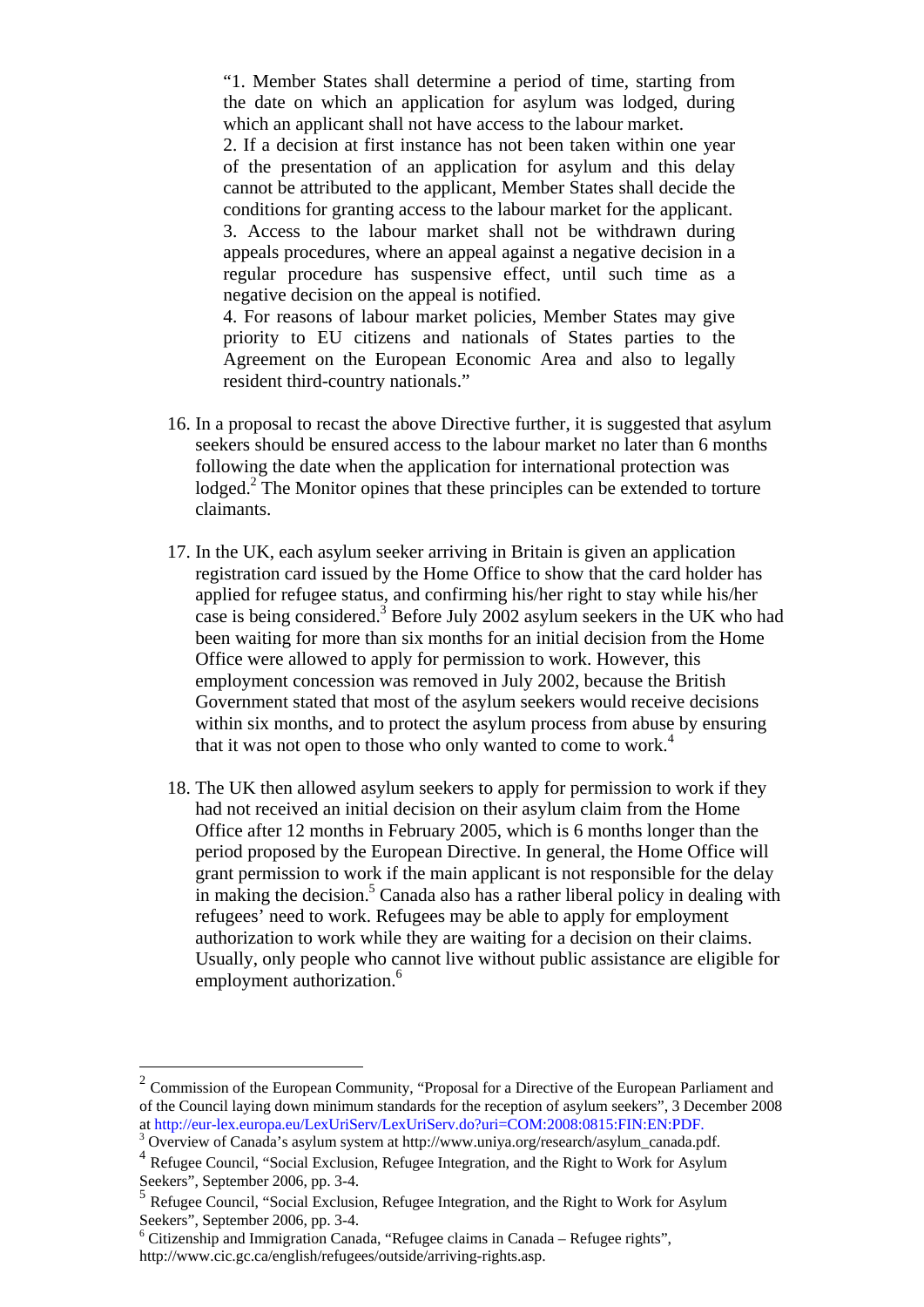19. The mechanism in Australia is more comprehensive since it provides different kinds of visas to different people in need. A bridging visa is a temporary visa that provides for a non-citizen to remain lawfully in certain circumstances where they do not hold a substantive visa. Different kinds of bridging visas, from Bridging visa A to E will be given to asylum seekers pending their status determination results. Holders of Bridging visas A, B, C and E with work restrictions can apply for another bridging visa with unlimited permission to work if they could demonstrate that they are either facing financial hardship, or nominated or sponsored by an employer for a substantive visa on the basis of their skills.

## **Other administrative work to facilitate the whole procedure**

- 20. Besides the statutory requirements, the Government should also pay attention to administrative arrangements to facilitate the fairness and impartiality of the whole procedure. Some of them have been mentioned in our previous submission to the Government.
- 21. **Border control**: The border is probably the most critical area in the whole torture claimant procedure. As the United Nations High Commissioner for Refugee (UNHCR) noted, it is the stage which "abuses are most likely to occur" because of the fact that "applicant may be fearful, fatigued, lacking documentation, or unable to articulate clearly a claim", and "the border authority may be incompetent, insensitive, or biased" or even that "a language barrier may exist between the two".<sup>7</sup>
- 22. To prevent such difficulties, the immigration officers at the border should be competent, sensitive and with a clear mission to inform all possible nonrefoulement claimants of their right to make a proper and timely claim. They should provide all useful information to a possible claimant in his or her mother language, e.g. a sheet of information produced in his or her mother language. These officers should also be given a clear instruction to refer all possible claimant applicants to the immigration officers who are responsible for the torture claimants, and/or the UNHCR, for further actions and decisions.
- 23. **Training of officers**: In accordance with the ruling in *FB*, Immigration officers involved in screening of torture claimants must first receive training so as to enable fair and just decisions to be made, in accord with the high standards of fairness required by *Prabakar*. The Monitor contends that all officers within the Immigration Department, particularly those at the border control points, should receive training in respect of persons who may be seeking protection under CAT. This will ensure that they have the necessary knowledge and understanding of a torture victim's particular difficulties and needs. There must also be a mechanism for evaluation of the performance of the officers from time to time.
- 24. **Information sources:** It is important for there to be a comprehensive documentation and information database so as to provide the officers with access to useful and updated information during the decision-making process during or even after the interview has been completed. The information database should hold all relevant information, including balanced country information from the Government and the NGOs, international law and updated international human rights reports. A capable supporting team should

 $\overline{a}$ 

<sup>&</sup>lt;sup>7</sup> Christopher L. Avery, "Refugee Status Decision-Making: The Systems of Ten Countries", HeinOnline – 19 Stan. J. Int'l L. 235 1983, p. 238.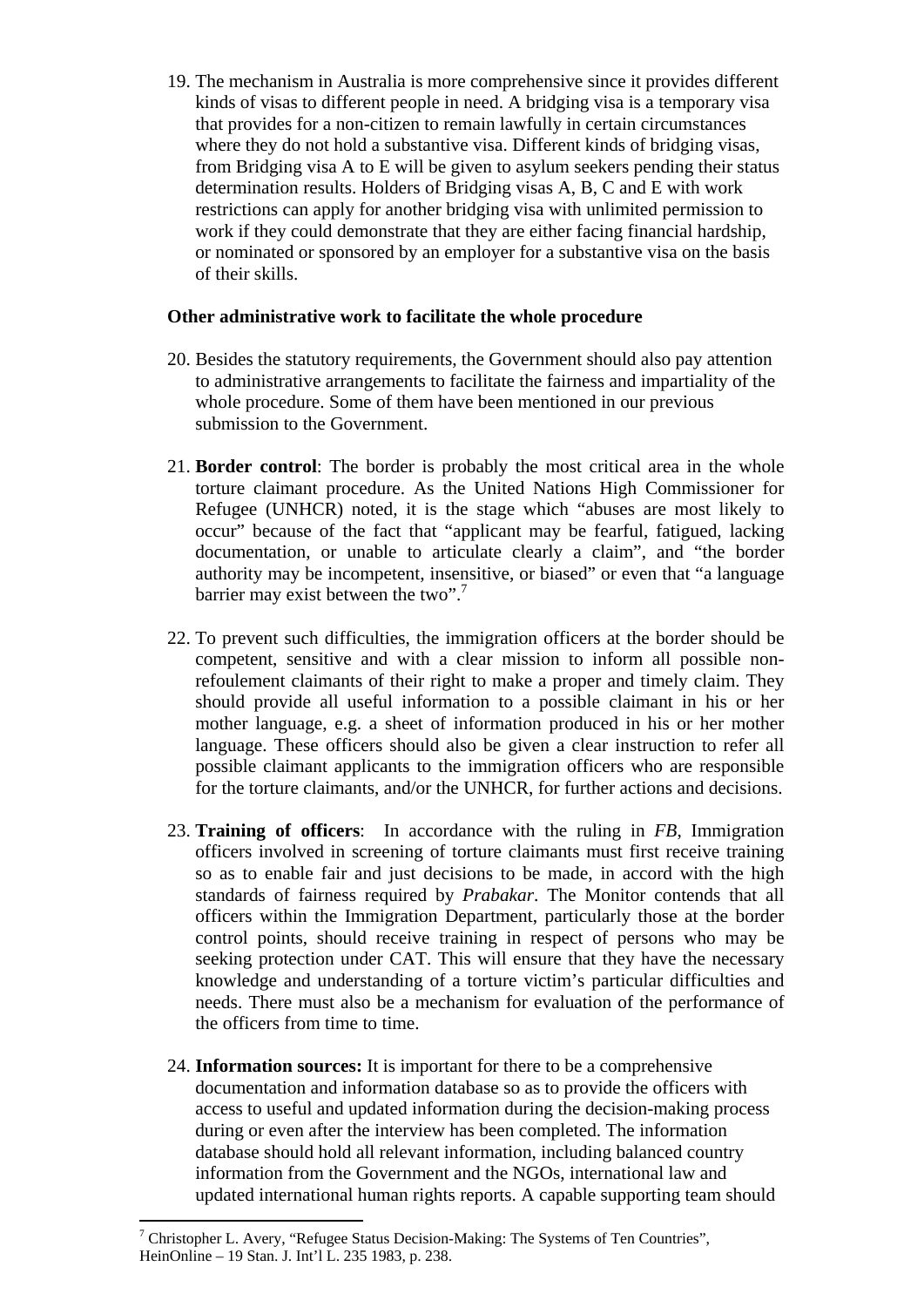be established to manage the information database and keep its information updated. Naturally, in accordance with the high level of fairness, such material must be accessible to the claimant and his/her advisors.

25. **Appropriate interpretation**: The provision of appropriate interpretation can minimize the misunderstanding between the administrative tribunal/appeal board and the applicants, and shorten the time for processing. The Government has the responsibility to provide appropriate interpretation by recruiting qualified interpreters and providing them with intensive training. It is also important to ensure the quality of the interpretation service.

#### **Refugee Convention and RSD procedure**

- 26. Hong Kong has long been criticized for its lack of a coherent policy towards refugee and torture claimants and the absence of a fair and comprehensive legal framework to screen such claimants. Setting up a system for handling non-refoulement claims only under Article 3(1) of the CAT but not those under the Refugee Convention is clearly inadequate.
- 27. Various UN human rights treaty bodies and the UNHCR have criticized the lack of comprehensive legislation dealing with refugees and urged the HKSAR to put in place a comprehensive refugee status determination procedure (RSD).
- 28. The UN Committee on Economic, Social and Cultural Rights expressed concern that "HKSAR lacks a clear asylum policy and that the Convention relating to the Status of Refugees of 1951 and the Protocol thereto of 1967, to which China is a party, are not extended to HKSAR". The Committee has also expressed the regret that Hong Kong Government "does not foresee any necessity to have the Convention and the Protocol extended to its territorial jurisdiction". It thus recommended Hong Kong Government to reconsider "its (HKSAR's) position regarding the extension of the Convention relating to the Status of Refugees and its Protocol to its territorial jurisdiction, and that it strengthen its cooperation with UNHCR, in particular in the formulation of a clear and coherent asylum policy based on the principle of nondiscrimination".
- 29. The UN Committee Against Torture expressed concerns on Hong Kong in its Concluding Observations in November 2008 that there was no legal regime governing asylum seekers so as to ensure a fair and efficient refugee status determination procedure and recommended that the HKSAR should "consider adopting a legal regime on asylum establishing a comprehensive and effective procedure to examine thoroughly, when determining the applicability of its obligations under article 3 of the Convention, the merits of each individual case". The Committee Against Torture further expressed its concern at the position taken by the Government that there were "no plans to extend to HKSAR the 1951 UN Convention relating to the Status of Refugees and its 1967 Protocol."
- 30. The Government insists on maintaining the position not to seek the extension of the Refugee Convention to Hong Kong. The Government's explanation is that "Hong Kong is small in size and has a dense population. Our unique situation, set against the backdrop of our relative economic prosperity in the region and our liberal visa regime, makes us vulnerable to possible abuses if